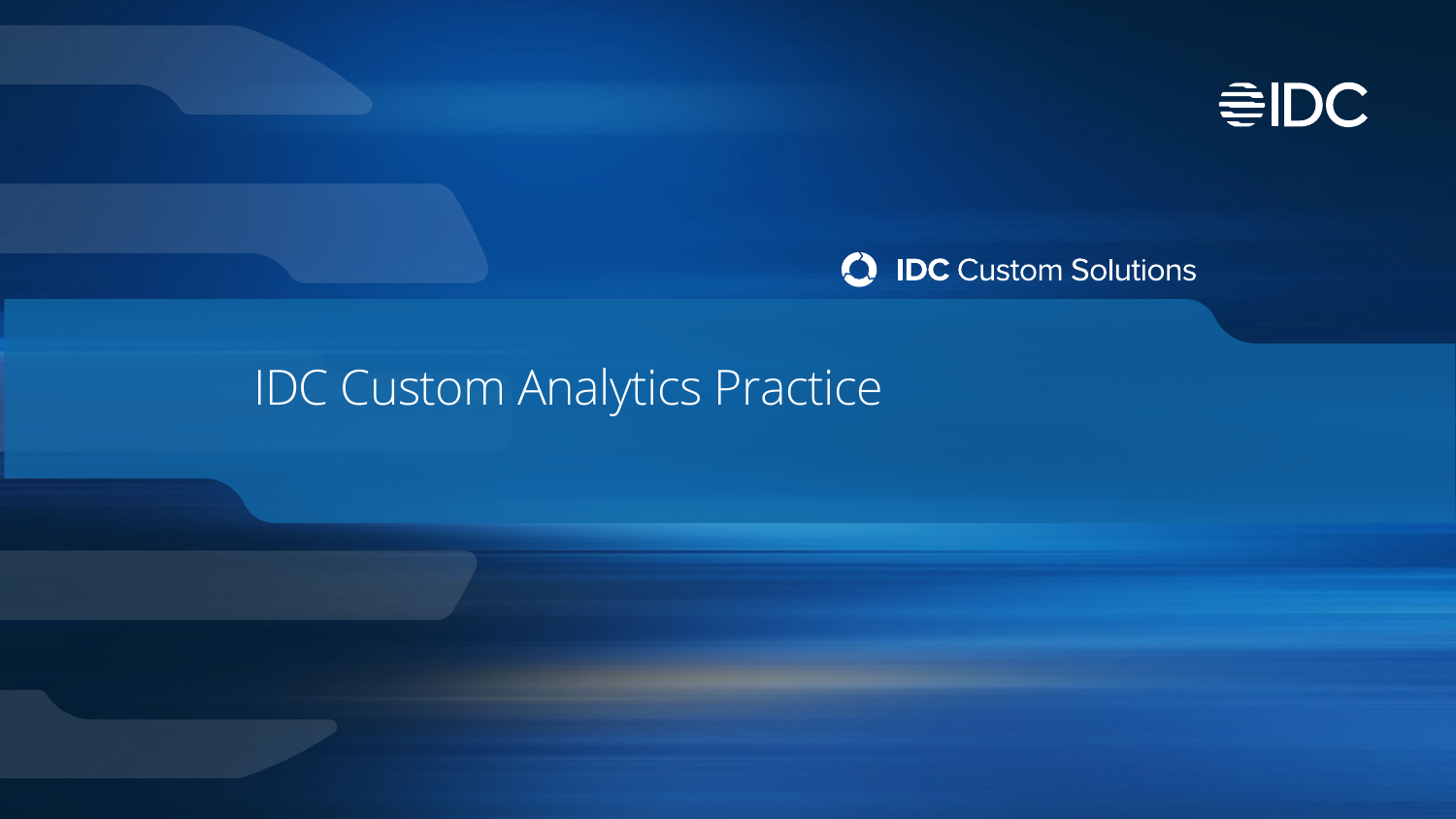IDC uses cases can be applied across the end-to-end business lifecycle

#### **Where is our opportunity?**

- Guide Investment
- Shape Portfolio
- Focus Industry Strategy
- Assess Partner Ecosystem

#### **Custom Analytics, Buyer Behavior**

#### Plan <del>Market</del>  $\frac{1}{2}$  Sell

**What will Influence the market?**

- Tailor messages to audience
- Create marketing assets
- Prioritize offerings by vertical
- Position partner outreach and content

**Thought Leadership, Business Value, Licensed & Customized Content**





#### **How do we activate sales?**

- Build account roadmaps
- Engage in outcome-based conversations
- Educate sellers/partners
- Identify, evaluate and recruit partners

#### **Partnering, Sales Enablement**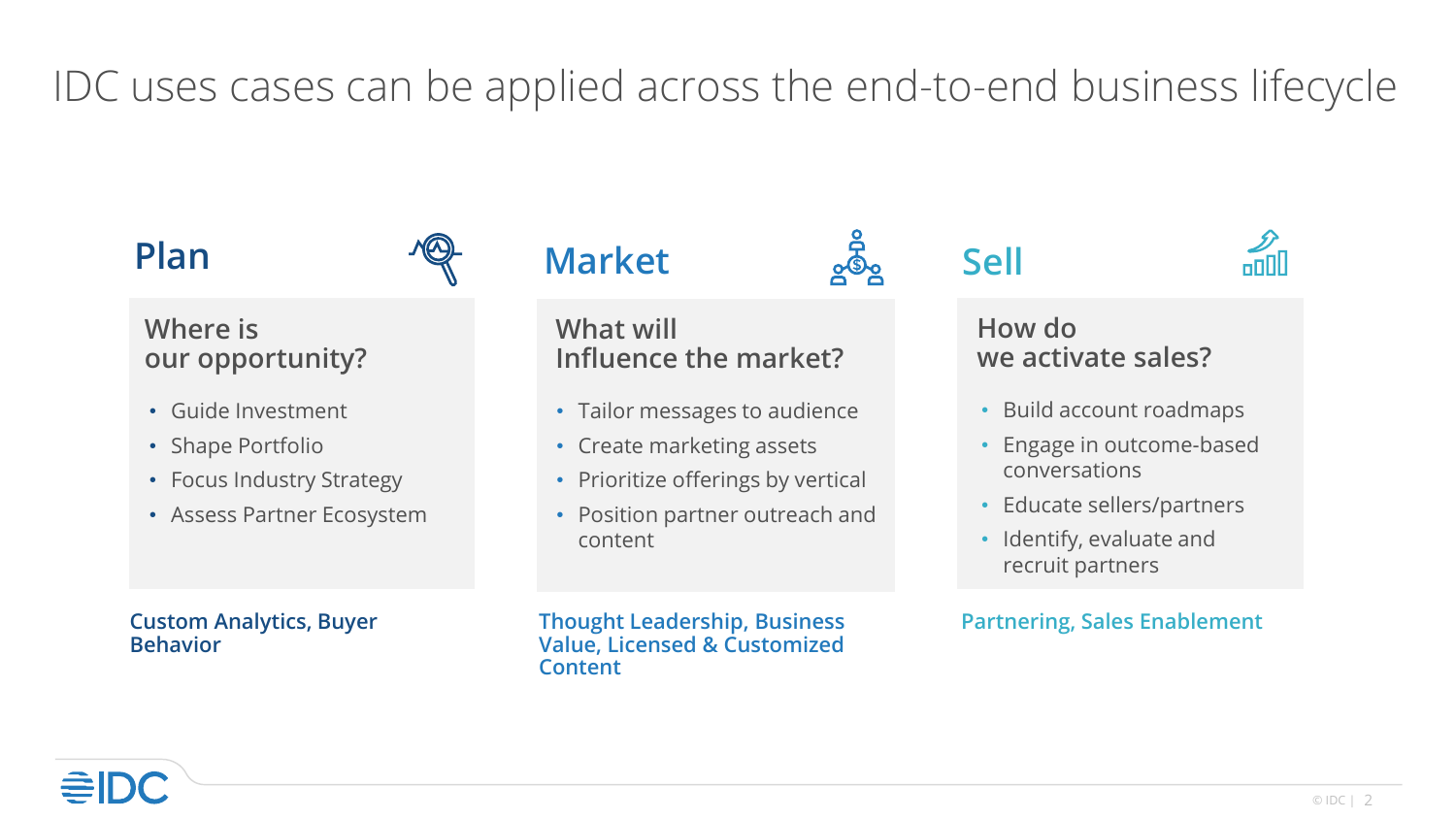### Planning – What are your challenges?

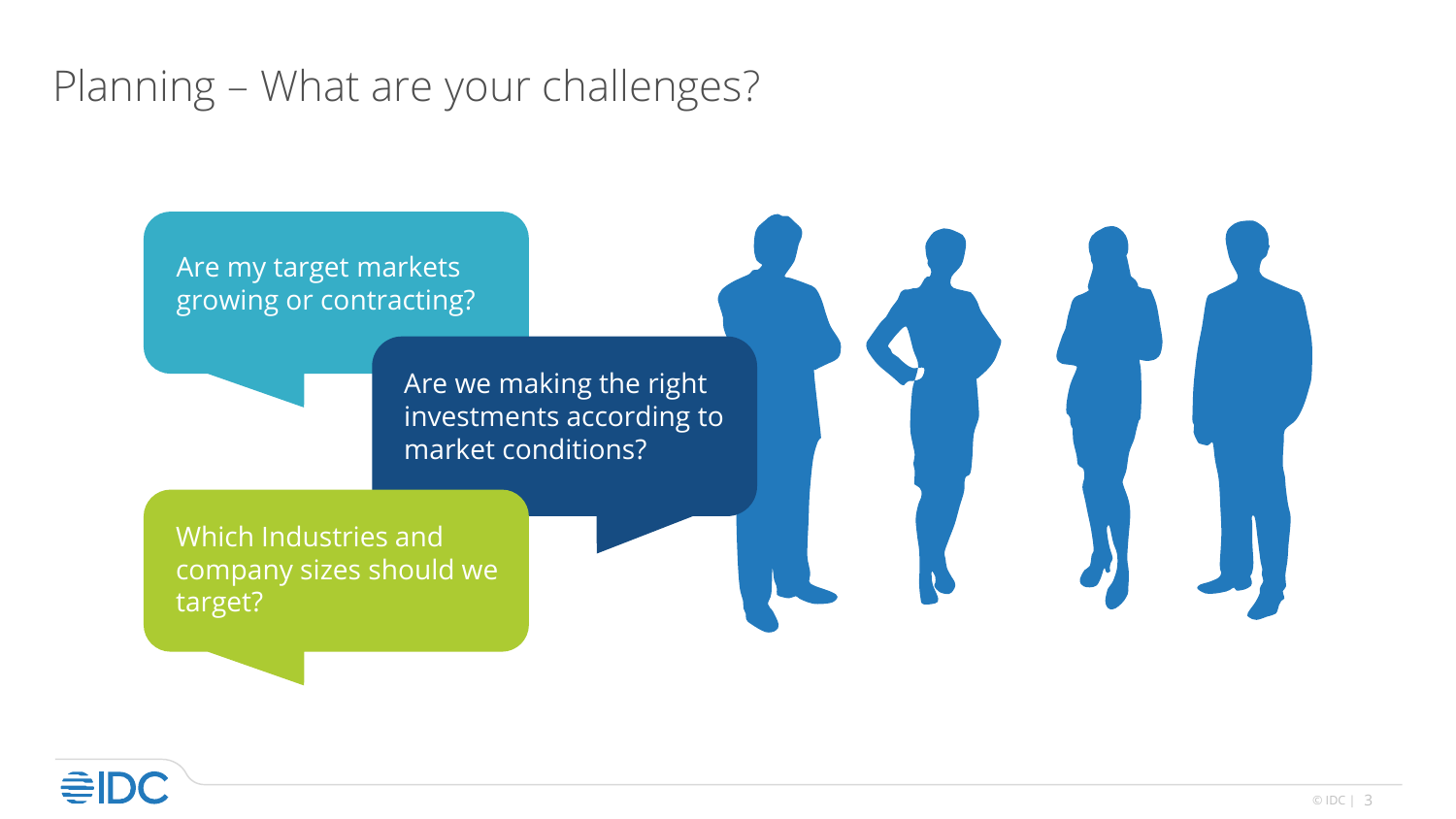### Trusted IDC data that allows for better informed decisions

#### **Assess the Market**

- **Custom Market Models**
- **Market share & competitive analysis**
- **•** Vertical analysis
- **Spending Guides**

#### **Know your Customers**

- Quantitative primary research
- **Focus groups**
- **Brand equity index**
- **Customer Personas**
- Gap analysis & Market simulator

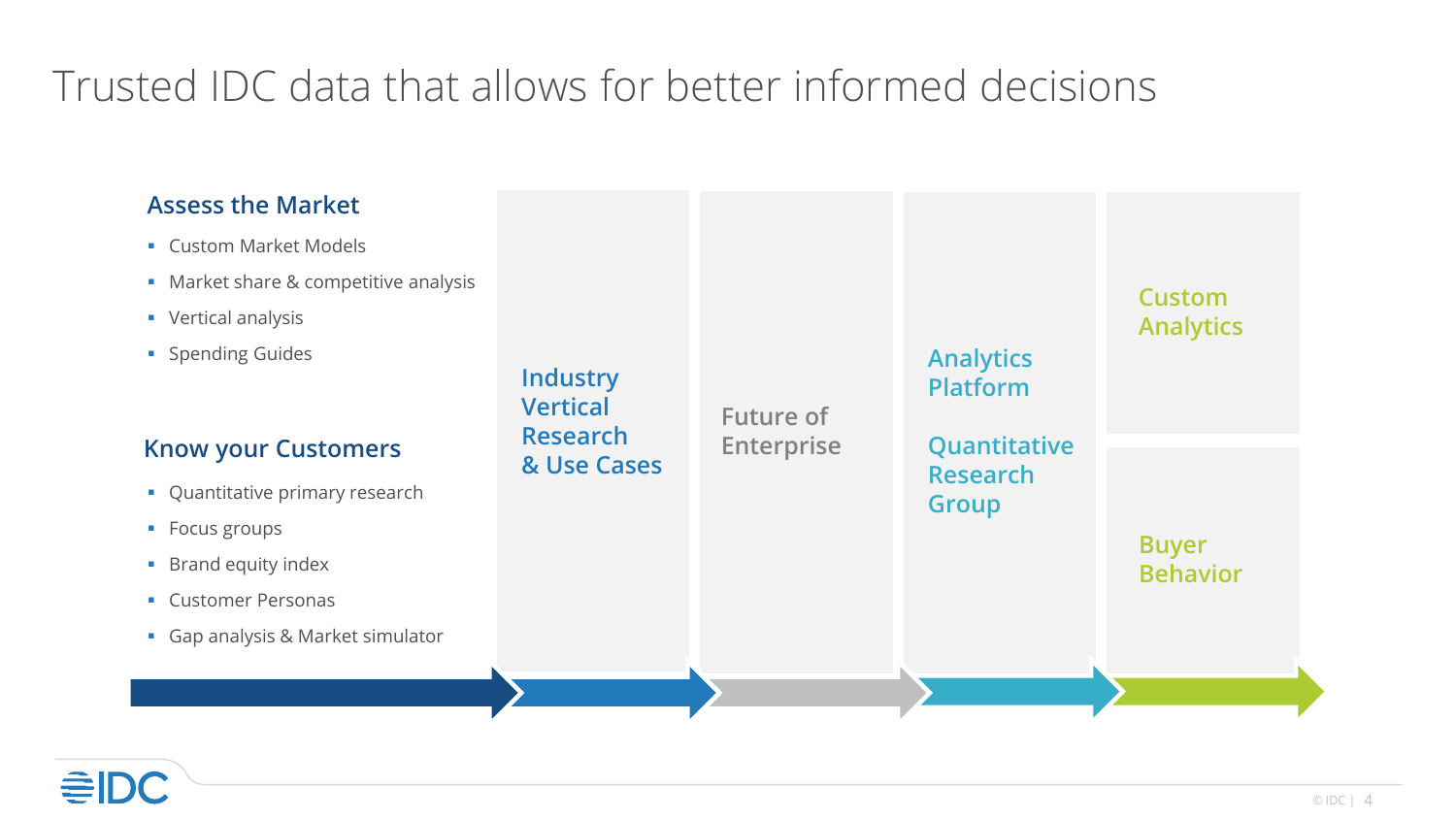### The Evolution of Market Sizing and Assessment *How does your company stack up?*

Ad-hoc, no standard taxonomy, no delivery schedule, no rationalization between products, regions or groups.

Sizing serves the requester

- Web searches
- Publicly available info

Default to available, inconsistent taxonomies, delivery schedule based on suppliers, different groups may use different sources.

Sizing serves the business unit, region or individual executive

• IDC Research Reports

Utilize full industry standard taxonomy, delivery schedule still based on suppliers, attempt to use consistent sources for specific groups or regions.

Rationalizing business against industry sizes and growth.

- IDC Trackers
- IDC Spending Guides

Creating one version of the truth across the organization. Deliver data to serve strategic planning cycles. Cognizant of variations between company's structure and available data granularity.

Single version of the truth reduces valuable time debating market.

- All Previous Data
- Firmographics/Macro econ
- Primary Research
- Analyst Input

One version of the truth mapped to client specific taxonomy, geography and segmentation. Delivered at intervals to serve the business. Multiple metrics available and vetted using alternative data sources.

Used to measure market performance, for executive and sales compensation, identify areas for market entry or exit.

- All Previous Data
- Firmographics/Macro econ
- Primary Research
- Analyst Input

**Ad Hoc** *Disconnected* **Opportunistic** *Experimental*

**Repeatable** *Operational*

**Managed** *Aligned*

#### **Optimized** *Integrated*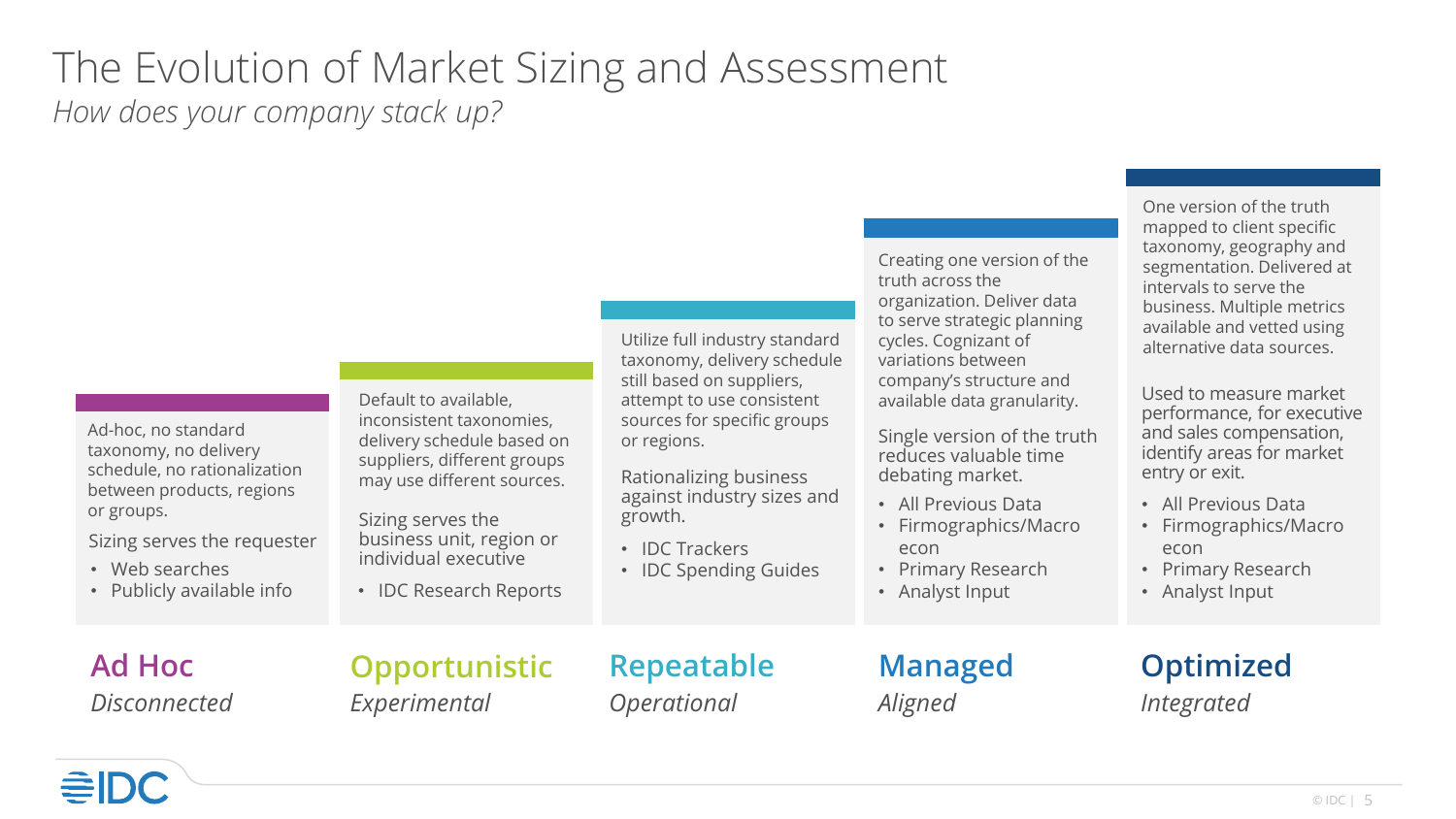### IDC Custom Analytics Portfolio

Actionable market intelligence that focuses your organization on a shared, single version of the truth. Obtain data on where to invest/divest by geography, vertical, company size & organizational performance.



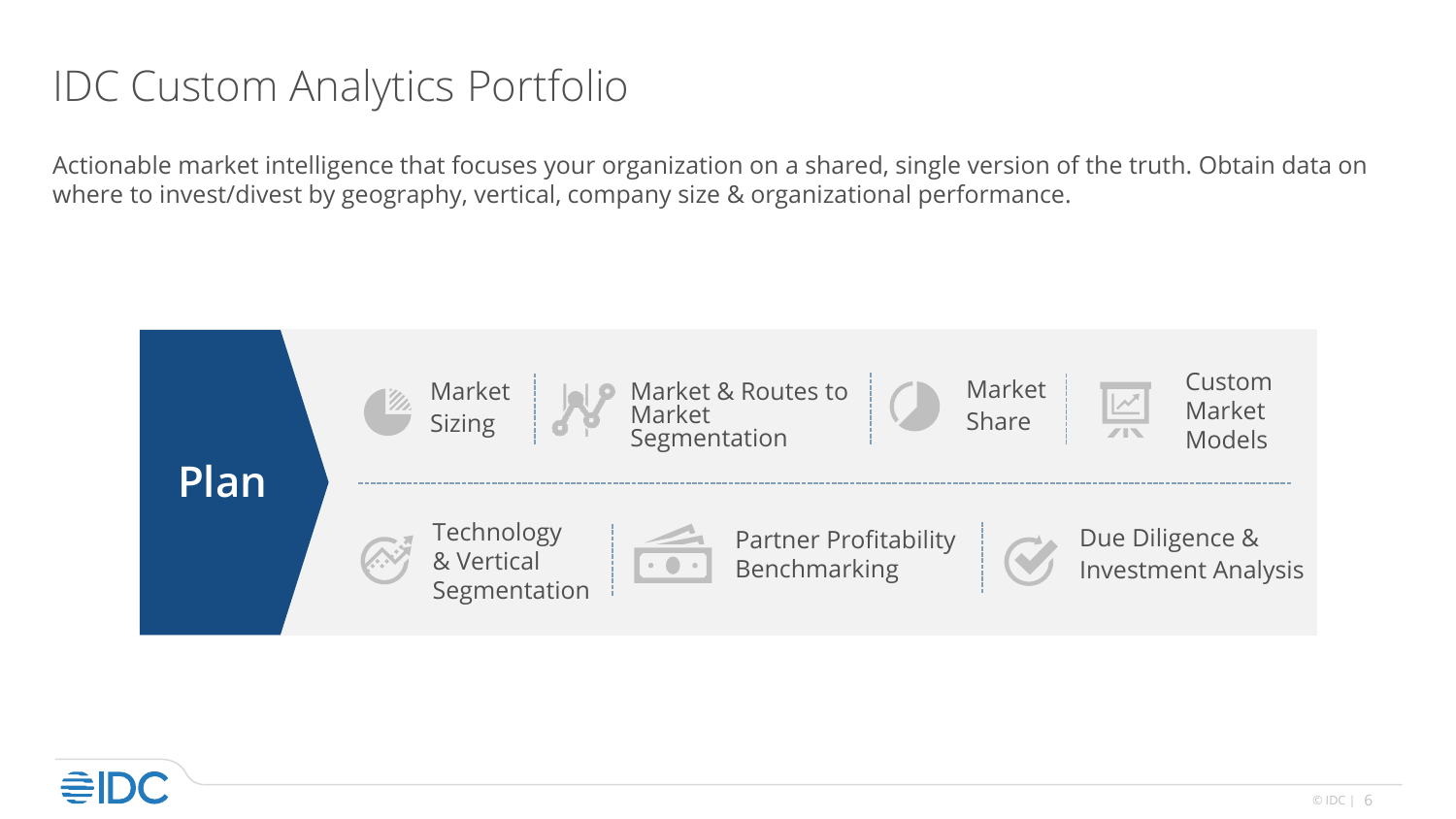### Approach to Developing Custom Data Sets

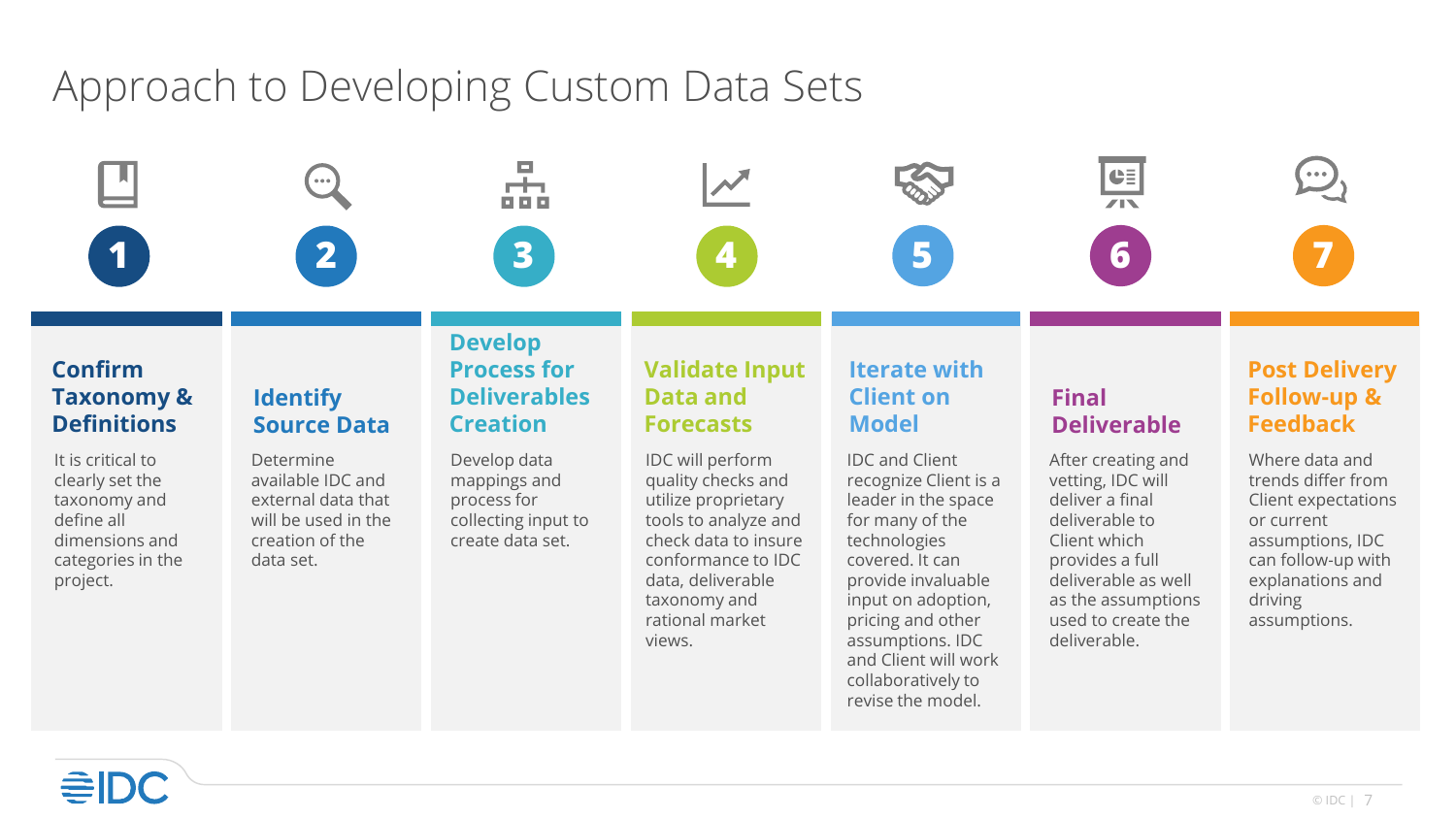### Custom Analytics Data Sources

#### **IDC Published Research** • Trackers • Spending Guides • Syndicated Reports **Proprietary Data** • Proprietary Models • Custom Research **Primary Research** • Surveys • Interviews **Financial & Economic Data** • Firmographics • Macro-economics • Financial Data **Secondary Research** • Press Releases • Published Articles **Data Sources Analyst Insight Analyst Insight Custom Analytics Data Mapping Segmentation Rationalization Quality Checks Custom Analytics Market Model**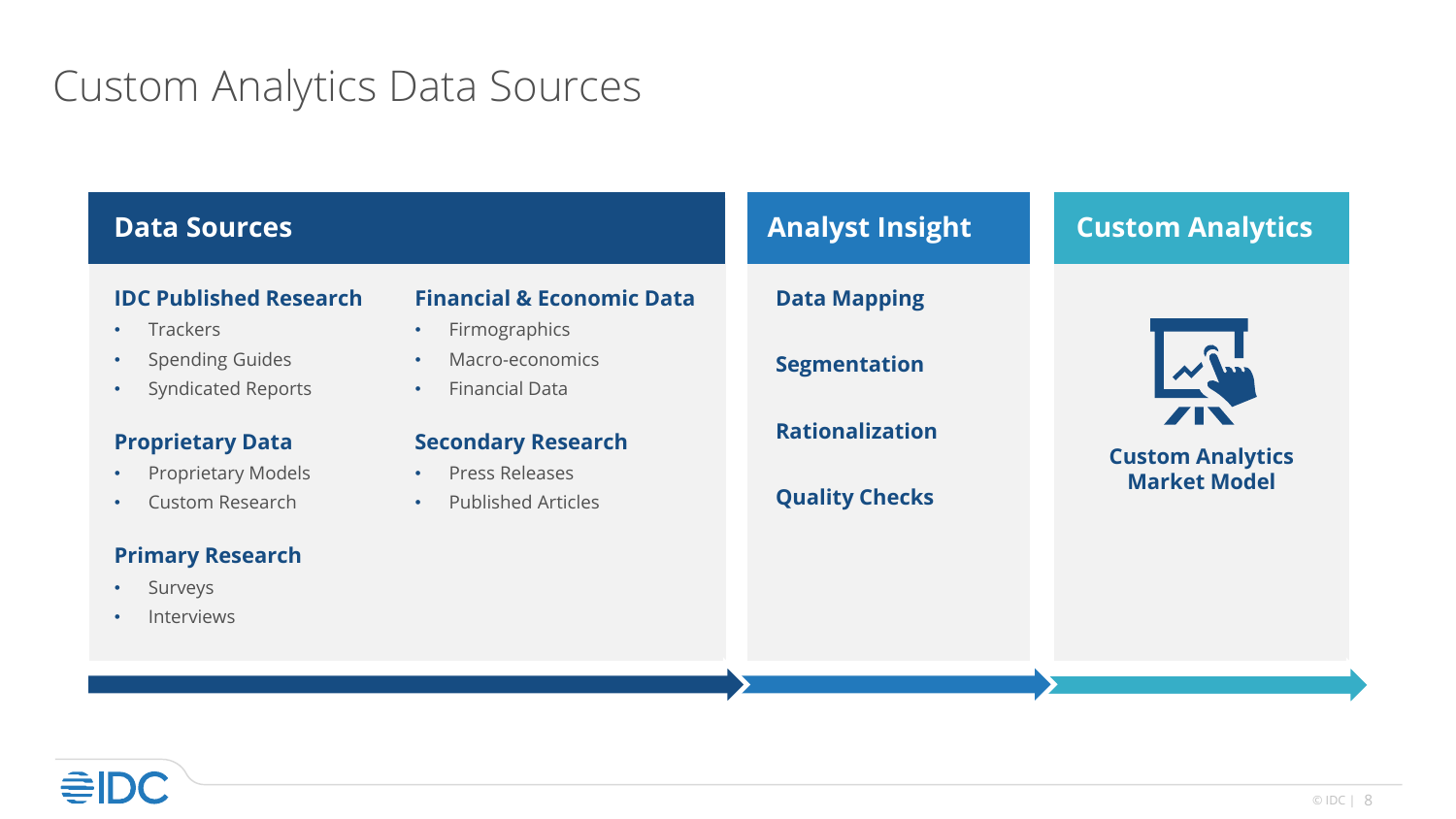### Mapping Custom Markets – Levels of Complexity

Examples of the types of custom data sets and associated complexity in relation to IDC's standard syndicated data view.

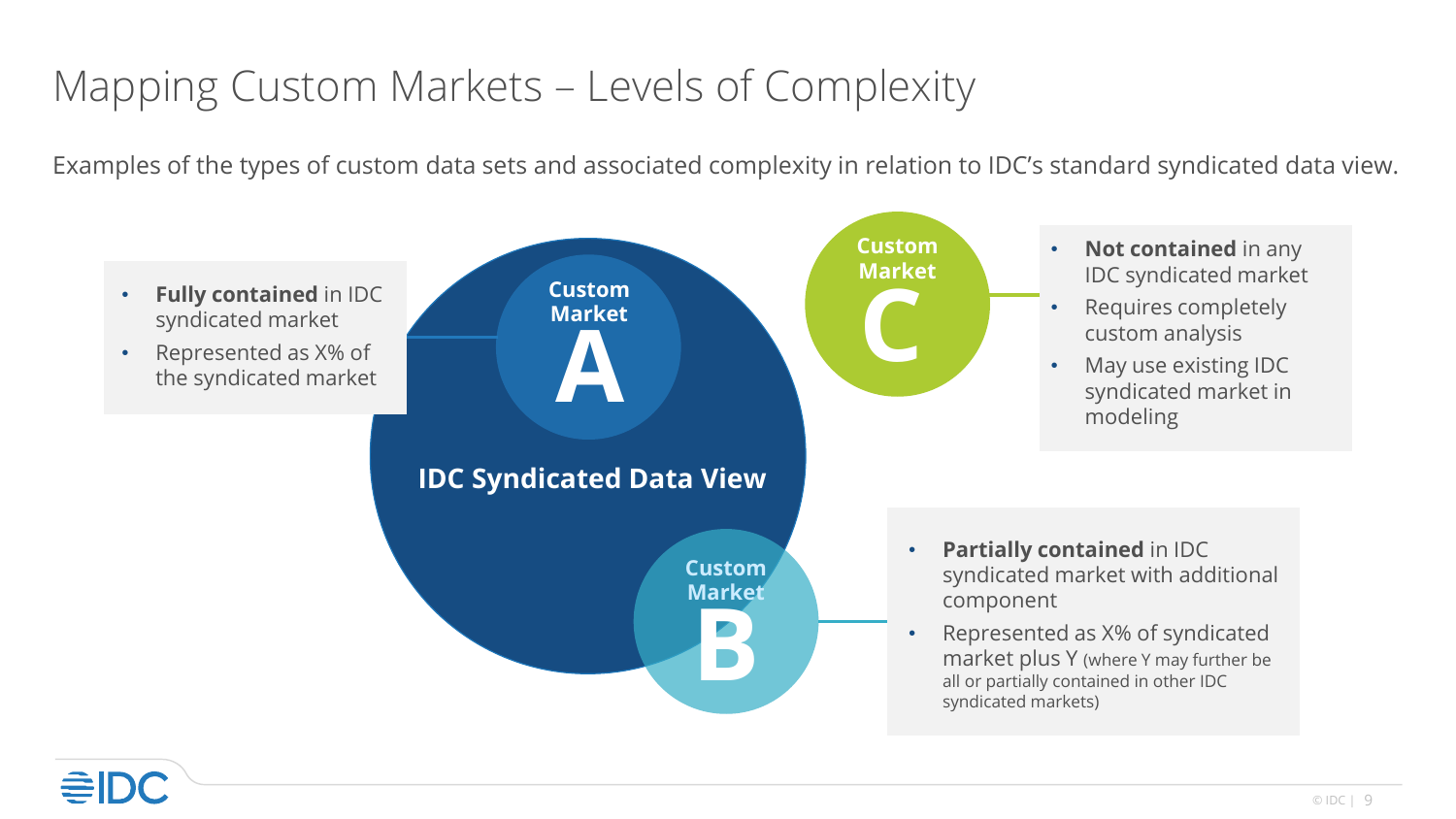### Benefits of IDC Developed Custom Data Model

- **1**
- **Third-party validation of Client's opportunity**: reduce or eliminate internal debate over opportunity sizes and expected growth rates
- **2 Build internal consensus and agreement** on highest priority target markets for core business and growth opportunities
- **3**
- **Single global source of truth**: reduce or eliminate duplicate work that may be going on in regions / countries evaluating opportunities



**Free internal resources** to focus activities on leveraging opportunity data and taking action, rather than time consuming work building data models from scratch



**Evolve and expand over time** to align with Client's global business